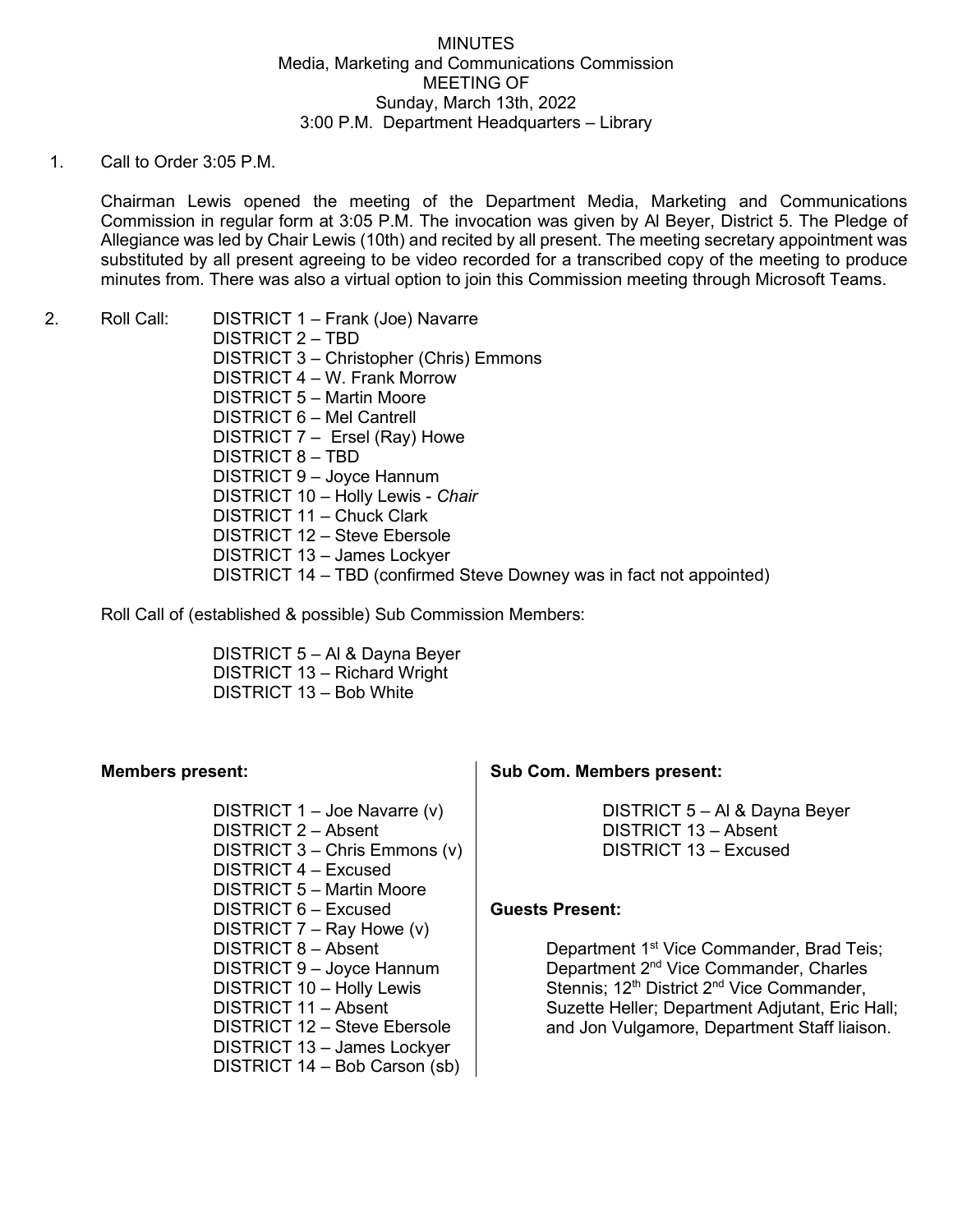#### 3. Reading of Previous Minutes

All present reviewed the previous meeting minutes of October  $10<sup>th</sup>$ , 2021 – no discussion was offered, therefore the motion to approve the minutes was made by the Chair. DISTRICT 5 – Martin Moore moved, seconded by DISTRICT 3 – Chris Emmons, to approve the minutes of the last meeting.

# **MOTION CARRIED**

#### 4. Unfinished Business - None

#### 5. New Business/Discussion/Motions

### a. Review of Commission Objectives:

Chair Lewis (10th) recognized staff liaison, Jon Vulgamore to present his Department report. First was the review of fall and winter editions of OLN. He gave a cost analysis of the fall edition: \$20,106.77 postage and distribution + \$10,464.82 design & printing = **\$30,571.59** - @\$2,779.10 (Ad and D.O. campaign savings) = **\$27,792.49** / 83,382 papers printed = 33.4 cents per individual paper (3.33 cents per or **\$2,777.89** total over budget – much better!). The winter edition is just recently mailed out at this time, so a cost analysis is not available at this time. @\$2,786.00 (Ad and D.O. campaign savings) = was able to do a streamline edition content to a 16 page vs. 20 page paper this edition @69,360 (current active members) to be mailed. Anticipating being on budget for the first time in years!

Next was the review of the winter OLN Digital Only Distribution. Vulgamore reported 2,621 members are currently signed up for Digital Only OLN program which will have an estimated budget savings of \$873.68 The OLN email was sent by Constant Contact mass email client program on Feb 23rd. Reporting metrics as of March 7th - 1,641 (71%) opens; 2,384 successful sends; 639 (28%) click thrus; 8 (1%) unsubscribed; 70 (3%) bounced (undeliverable, blocked, non-existent emails). Digital only email campaign went out Oct. 1st to all members with a listed email - sent by social media (FB and Instagram) and Constant Contact mass email client program: @300 new sign ups since Fall campaigns (duplicate sign-ups and non LGN member, additional joiners will affect this total). Next bi-annual mass campaign for potential Digital Only recipients is slated for April. Vulgamore continued on to remind the Commission on the specifics of the OLN 'Annex' - All content that was unable to fit in the main OLN only available in extended version (both combined make up the D.O. OLN). This winter edition had 6 extra pages, with 'Letters to Dept' new feature added. The next line item on the agenda Vulgamore introduced as the top meeting point of discussion. A new OLN Contractor has provided Department with a bid. Our current contractor, Vision Printing & Graphics and Woodward Printing Services, reliability has been significantly decreasing over the past year especially with the edition over the holidays. After extensive research only 1 company (Times Leader Media Group) has come back with a solid offering bid to accommodate us with a 10 x10 sized 20page paper for \$6,000 vs. the 11.375 x 15 size 20page we currently have for roughly \$10,000+ (Postage is a static price no matter who you go with, with frequent increases). Besides hopefully getting reliable deadlines, this would put us closer to budget or even under for a good while, however, in turn less material would make it in the mailed paper and the D.O. edition would be extended even more. Chair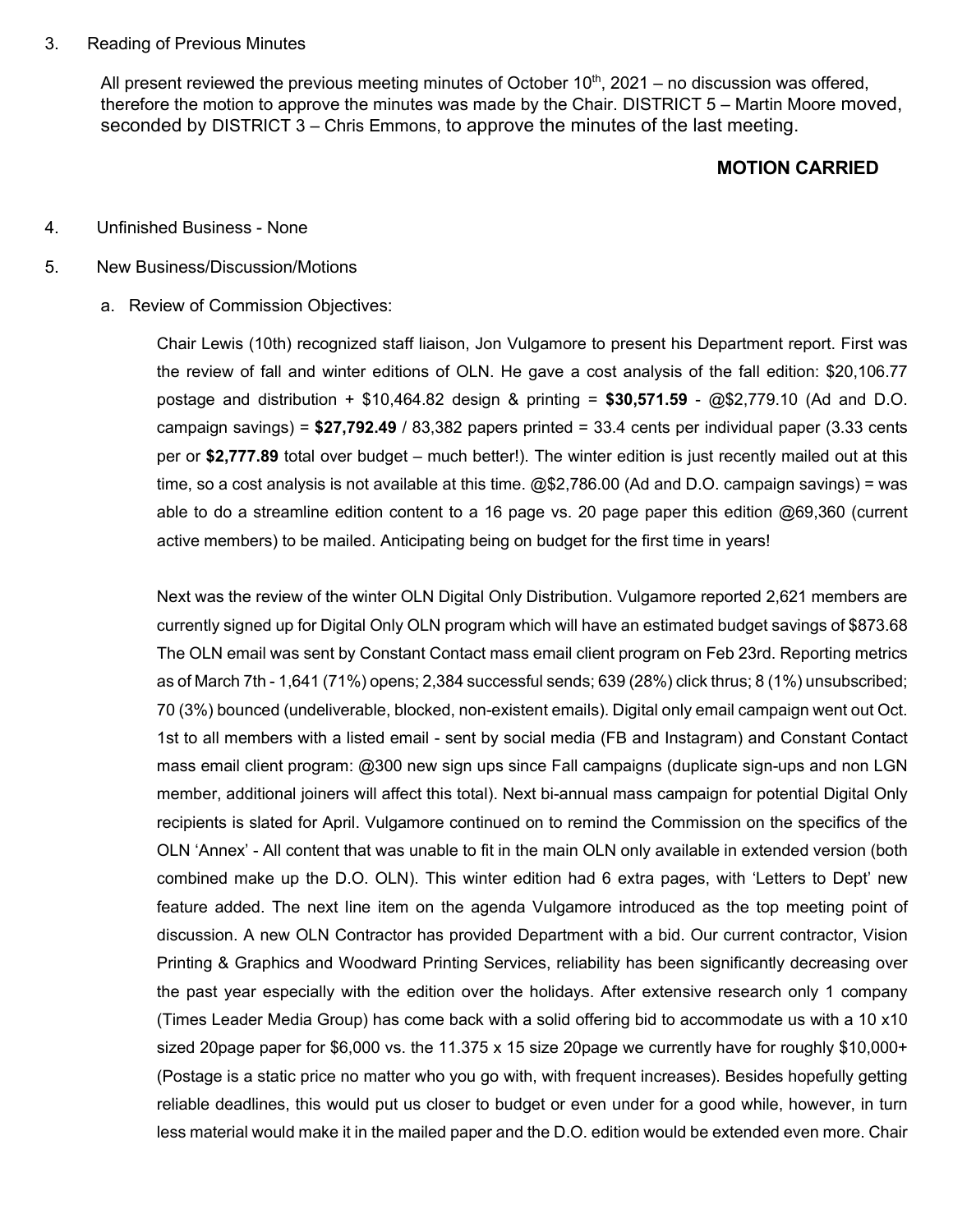Lewis (10th) offered the suggestion of completely doing away with the mailed paper and having a standalone website such as [www.ohiolegionnews.com](http://www.ohiolegionnews.com/) for example, and an employee dedicated just to the content creation and maintenance of this website which would still cost significantly less than what is allocated for the mailed paper as of now, and those interested could still print their desired section of the OLN. Marty Moore (5th) had a question if such a change would be in violation of National Constitution and bylaws – Chair Lewis (10th) answered by pointing out that we our one of the few states left that even offer a member-wide mailed newsletter, most have gone to purely a digital format and the state sets those policies. Some more discussion with various Commission members on variations of scaled back mailings to just the Posts and clarification on why we just don't switch to an all-digital format - due to our own bylaw 'and mail' verbiage, a resolution would have to been drawn up to make such a policy change was explained by Chris Emmons (3rd). After a bit more discussion on the significant time it would take to get a resolution passed to change this phrase in the Constitution and bylaws and incase the resolution would not pass it was suggested that we use the new OLN contractor on a quarter-by-quarter basis to see how this transpires. Some discussion by Ray Howe (7th) on a scaled-out time schedule to roll the announcements out on a purely digital change was given to accommodate those members who do not have email and readily available computer/internet access. Chair Lewis (10th) answered by a dual pronged approach to the resolution development and implementation and going with the new OLN contractor. Marty Moore (5th) mentioned the reasonable pricing of getting Spectrum communications that his Post has. Bob Carson inquired as to when the resolution would be voted on and the next Department Convention was answered. A motion was made to draft a resolution for the Constitution and bylaws wording change by Chris Emmons (3rd). DISTRICT 3 – Chris Emmons (3rd) moved, seconded by DISTRICT 12 – Steve Ebersole (12th).

#### **MOTION CARRIED(1nay)**

Chris Emmons (3rd) had a question on if the resolution will have to come up from the Post level or from the Commission and volunteered to draft it, Chair Lewis (10th) will verify. A motion was also made to change OLN contractors from Vision Printing & Graphics and Woodward Printing Services to Times Leader Media Group by Chair Lewis (10th). Joyce Hannum (9th) led some discussion on how many other companies were contacted – Vulgamore answered with research on 6 different researched printing companies most of whom could not accommodate our circulation size and that this only current bidding company is the only one that could design, print, and distribute for our needs, but will continue to be open to most cost-effective companies if found. Further Commission discussion on the overall pricing breakdown of the paper and static pricing of mailing despite the new proposed sizing of the new contractor was explained by Chair Lewis (10th) and Vulgamore. Ray Howe (7th) had further discussion on the requirements of the OLN electronic copy and the requirements of sending the mailing copy – Chair Lewis (10th) answered with those that have signed up for the D.O. with email and mailed to all active LGN members. Further Commission discussion on the difficulties of getting the paper for members without technical resources took place. Discussion was closed for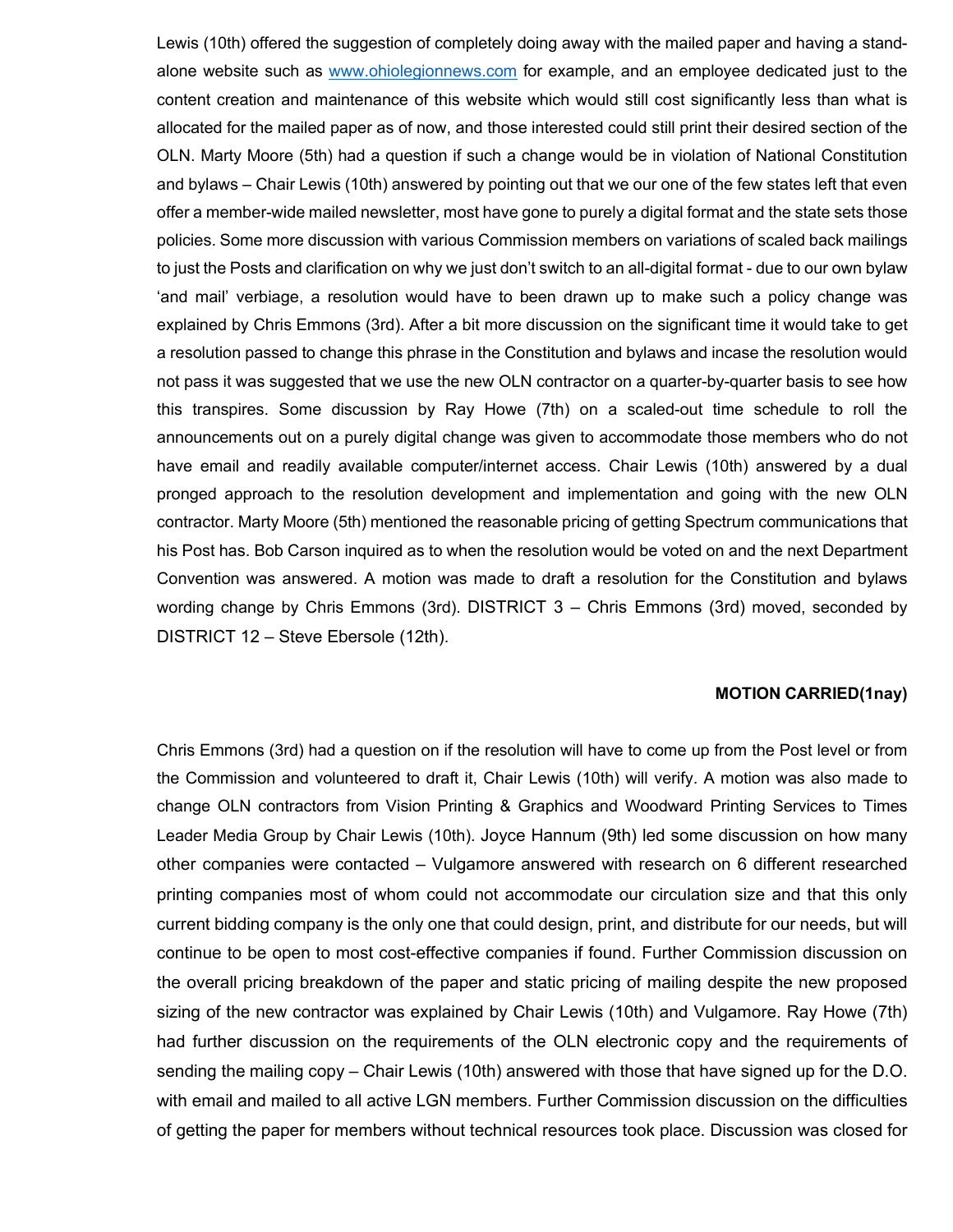the new OLN contractor and was put to vote: DISTRICT 12 – Steve Ebersole moved, seconded by DISTRICT 5 – Martin Moore.

### **MOTION CARRIED**

Next staff report item from Vulgamore gave a status update with the OLN Ad opportunity program in circulation. Arrow International, Inc. (manufacturer of charitable gaming products) provided another consecutive three-fourths page Ad for \$1,500. SESD Germans from Russia Heritage Society provided a WWII Tour Ad that allocated one-fourth page size for \$500.00 (approved by Dept Adj and Commission Chair). Department leadership would like discussion on expanding the 1-page limit for Ads. Marty Moore (5th) questioned how many advertisers we currently have wishing to be published – Vulgamore answered with the likelihood of Arrow having another repeat Ad and an Ohio military museum organization has expressed interest in running an Ad as well. Al Beyer inquired as to why any Ad space restrictions are necessary, Chair Lewis (10th) explained that the allotted advertisement page was to offset the overall cost of the OLN but didn't want to expand this to maximize information content. The Commission determined that no change in Ad page allocation or pricing should be implemented at this time. Department leadership would also call for discussion on making TAPS available in the digital format only. A motion was made to take TAPS section to electronic only by Chris Emmons (3rd). Vulgamore pulled the website up on the projection screen to illustrate how to navigate to the website 'Post Everlasting' TAPS section. Discussion closed on the motion and DISTRICT 3 – Chris Emmons moved, seconded by DISTRICT 9 – Joyce Hannum.

## **MOTION CARRIED(1nay)**

Department 1<sup>st</sup> and 2<sup>nd</sup> Vice Commanders stepped into the meeting to give remarks and thanks to all Commission members for their attendance and to obtain a brief report of what the Commission has gone over in the meeting thus far.

Ray Howe (7th) brought up the suggestion of phasing the mailed paper out slowly by continuing to send to established members but say starting in 2023 any new members would automatically be placed to receive the digital only edition. Commission discussion continued that again, before this to take effect the resolution to change the Constitution and bylaws wording would have to be DEC approved, but this could be a great technique in further introducing the electronic OLN to our members and incrementally phasing out the mailed OLN.

Next on the Department staff report was the Website and Social Media Review. Department leadership would like a more user-friendly mobile app experience with our website. Vulgamore explained the need on major site alterations (i.e., fewer menus and theme changes to make this happen). New app from scratch would cost upwards of \$40,000. Chair Lewis (10th) agreed that a new app from scratch may cost much more than this. Joyce Hannum (9th) added that the majority of members, at least to print forms,